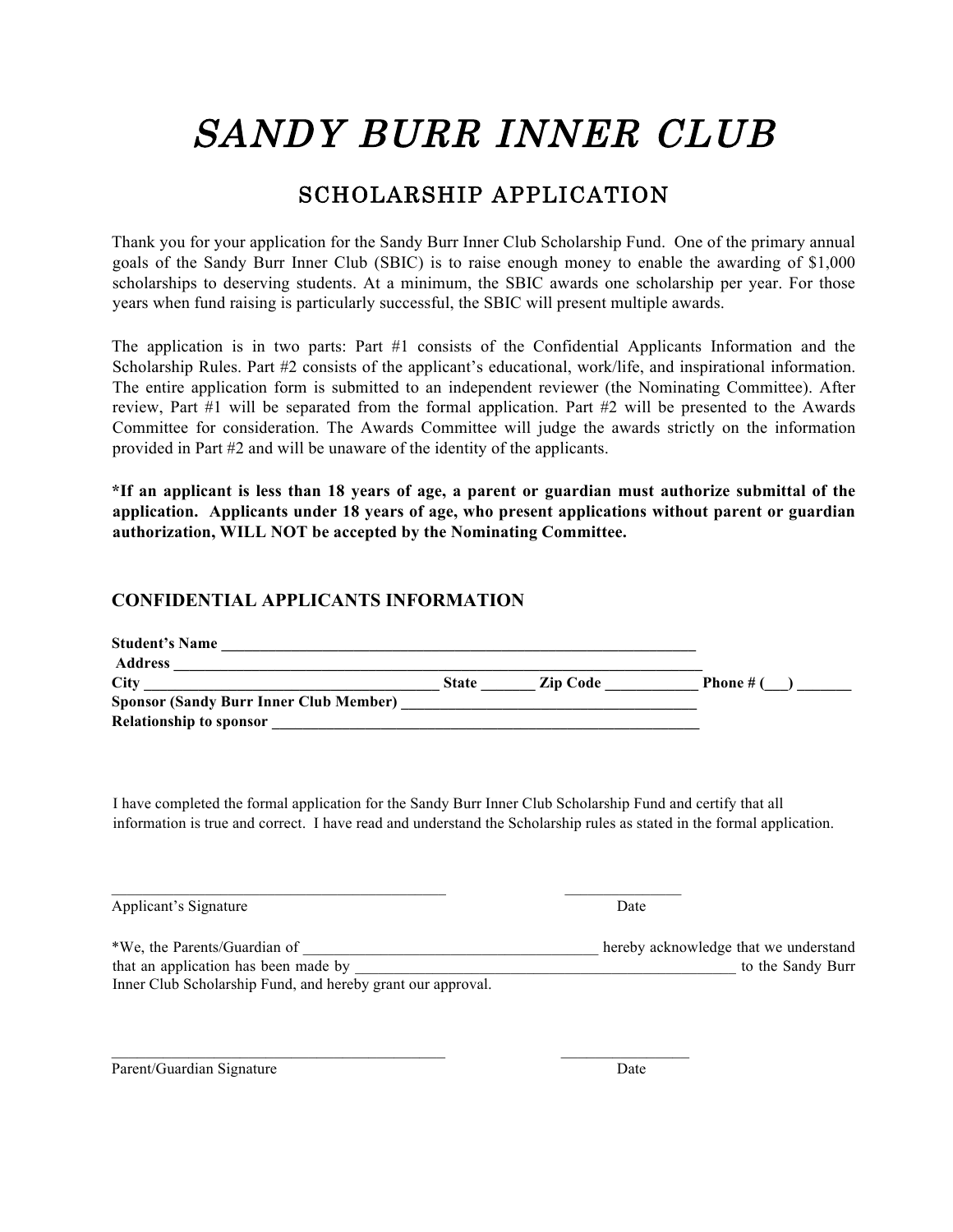#### *SANDY BURR INNER CLUB SCHOLARSHIP*

## **Scholarship Rules**

#### **PURPOSE:**

The purpose of the Sandy Burr Inner Club Scholarship Fund is to award to deserving students whom intend to pursue their education in a recognized and accredited College/University/Vocational or Technical School. The nominal amounts will be awarded to help defray the cost of their education.

Merit Scholarship(s) in the amount of \$1,000.00 will be awarded at the annual Sandy Burr Inner Club Awards Dinner, and will be paid directly to the student (not the college.)

#### **ELIGIBILTY:**

Applicant can be an active member or any blood relative of a SBIC member in good standing. If applicant is under the age of 18, application must also be signed by parent or guardian.

The applicant can be an incoming freshman, undergraduate or graduate student.

Scholarships will be awarded to properly qualified students on merit only, regardless of sex, race, creed or national origin.

The awards will be made by the Scholarship Committee after review of all applicants. The Scholarship Committee will review the applications, which defines all details of the applicants scholastic ability, character, activities, and need. The applications that are reviewed by the Scholarship Committee will not contain the applicant's family name, but will be identified with an applicant's identification number, in order to provide anonymity.

#### **DEADLINE FOR APPLICATION:** July 31,2022.

All completed applications should be mailed to:

**Mr. Tom Rooney 220 Prospect Hill Road Waltham, MA 02451** 

#### **AWARD NOTIFICATION**

All applications will become the property of the Sandy Burr Inner Club Scholarship Fund, Wayland, MA and cannot be returned.

**Applicant Identification # \_\_\_\_\_\_\_\_\_\_\_\_\_**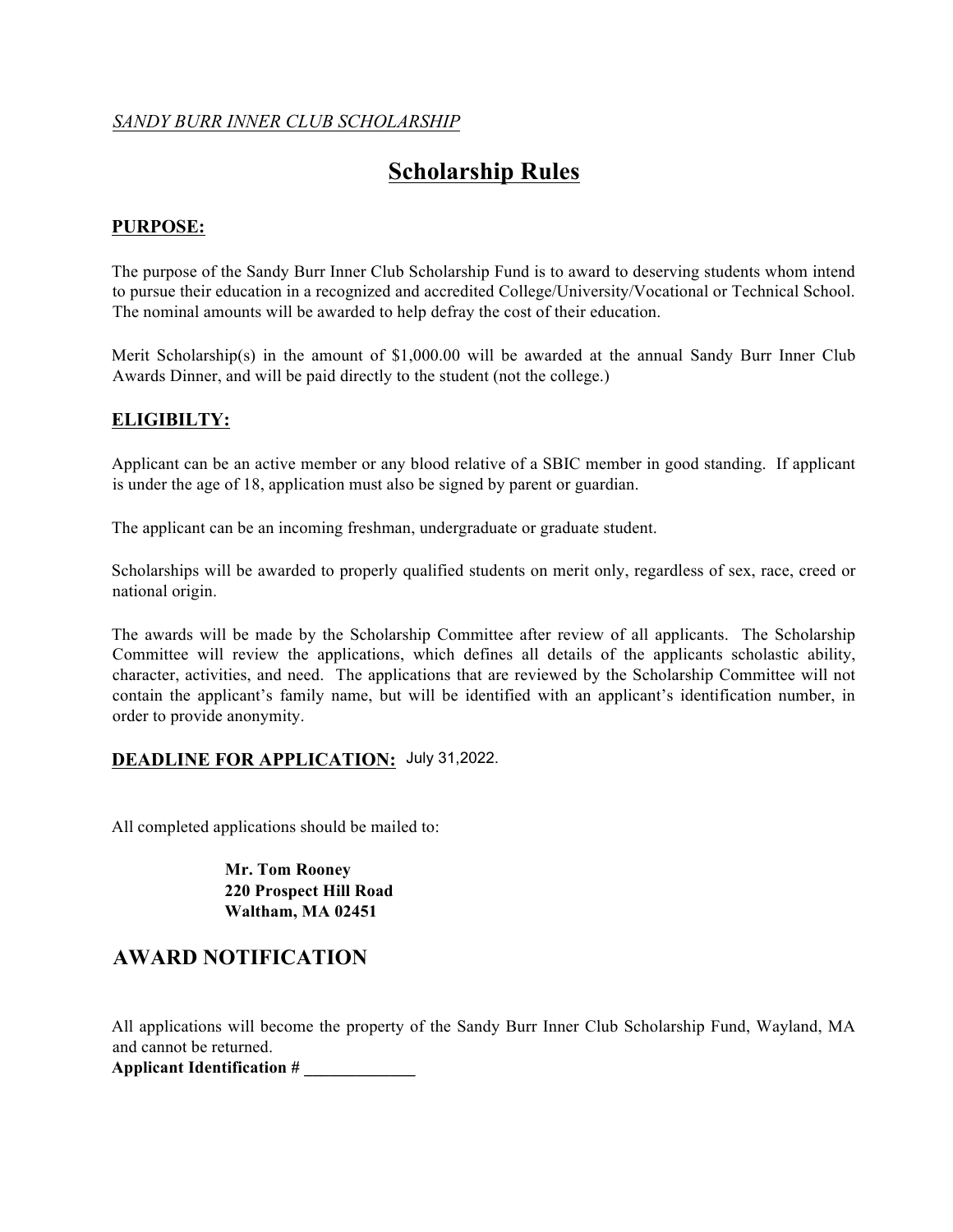# Sandy Burr Inner Club Scholarship Application

In applying for this scholarship, it is important to remember that it exists primarily to aid those who need financial help to further their education. Please read the descriptions carefully and provide as much information as possible to help the Awards Committee with their selection.

College/University/Voc-Tech School you will attend or are attending,

| Major or anticipated Major<br>Major 2014                                                                                                                                                                                                                                                                              |  |                       |  |                     |  |  |
|-----------------------------------------------------------------------------------------------------------------------------------------------------------------------------------------------------------------------------------------------------------------------------------------------------------------------|--|-----------------------|--|---------------------|--|--|
| GPA (If applicable) SAT: Verbal Math ACT:                                                                                                                                                                                                                                                                             |  |                       |  |                     |  |  |
| List anticipated college expenses for upcoming year.                                                                                                                                                                                                                                                                  |  |                       |  |                     |  |  |
| Tuition $\frac{1}{2}$ $\frac{1}{2}$ $\frac{1}{2}$ $\frac{1}{2}$ $\frac{1}{2}$ $\frac{1}{2}$ $\frac{1}{2}$ $\frac{1}{2}$ $\frac{1}{2}$ $\frac{1}{2}$ $\frac{1}{2}$ $\frac{1}{2}$ $\frac{1}{2}$ $\frac{1}{2}$ $\frac{1}{2}$ $\frac{1}{2}$ $\frac{1}{2}$ $\frac{1}{2}$ $\frac{1}{2}$ $\frac{1}{2}$ $\frac{1}{2}$ $\frac$ |  |                       |  | Board and Room \$   |  |  |
| List Scholarships and financial aid already received or anticipated for the upcoming year.                                                                                                                                                                                                                            |  |                       |  |                     |  |  |
| Pell Grant \$                                                                                                                                                                                                                                                                                                         |  | College Aid Grants \$ |  | Loans $\frac{1}{2}$ |  |  |
| Work Study \$                                                                                                                                                                                                                                                                                                         |  | State Scholarship \$  |  | Other \$            |  |  |

#### **HONORS/AWARDS RECEIVED**

List any honors or awards that you have received, either in school or outside of school.

**WORK EXPERIENCE**.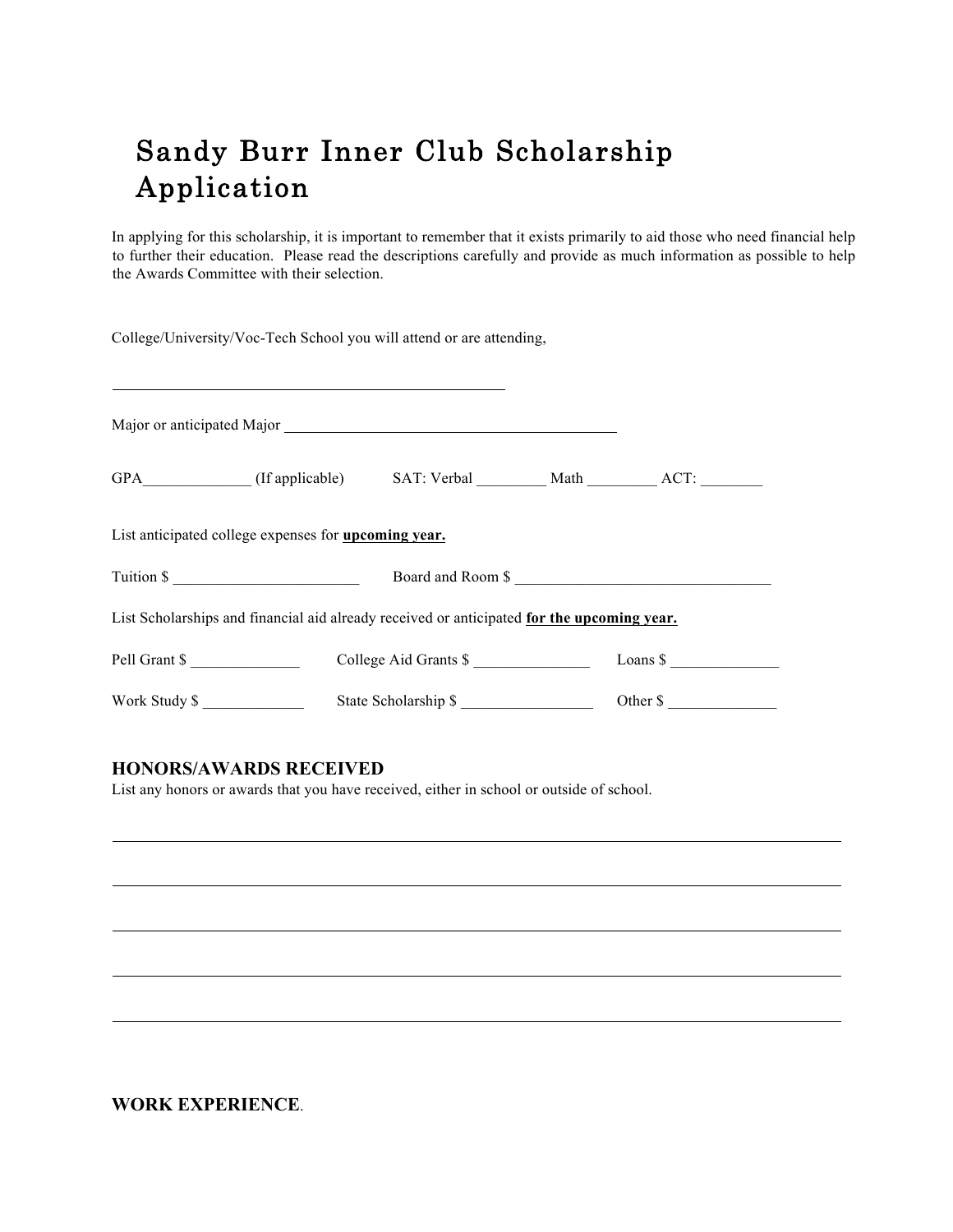List work that you have done in the past two years, employer(s), and average number of hours worked. List work you expect to do this summer.

#### **SUMMER AND COMMUNITY ACTIVITIES**

#### **SPECIAL INTERESTS**

(Scouts, Church Groups, volunteer work, youth programs, etc.)

**I AM AN IDEAL CANDIDATE BECAUSE:**